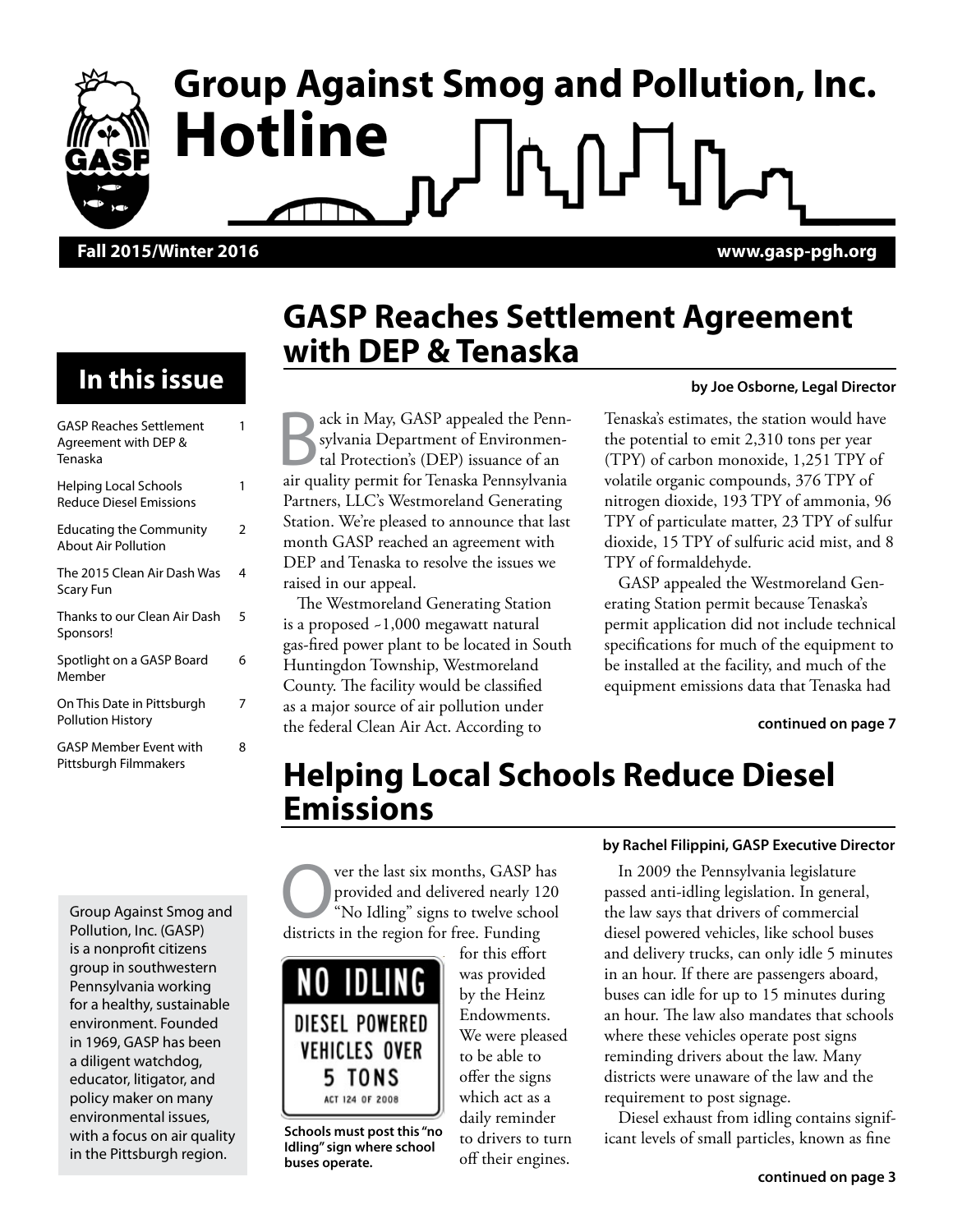# **Educating the Community About Air Pollution**

ASP staff has been very busy over the last several<br>months conducting a variety of educational pro-<br>gramming. Here's a snapshot of our activities: months conducting a variety of educational programming. Here's a snapshot of our activities:

#### **Making the Connection**

This year, GASP hosted three of our own *Making the Connection* events to help people understand the relationship between air pollution and various health problems. While medical professionals were a target audience to attract to the events, all three were free and open to the public. Our events explored:

#### *The connection between air pollution and heart health*

For this event GASP brought in Dr. Wayne Cascio, the Director of EPA's Environmental Public Health Division. He discussed the links between exposures to air pollution and maintaining a healthy heart. We were also joined by

James Fabisiak, PhD, an Associate Professor in Environmental & Occupational Health and part of the Center for Healthy Environments and Communities at the University of Pittsburgh's Graduate School of Public Health. He discussed findings from the Pittsburgh Regional Environmental Threats Analysis Report that he helped write.

#### *The connection between childhood autism and air toxics*

The second event featured another Pitt professor, Dr. Evelyn Talbott. She discussed her research on the association between childhood autism and air toxics. This event was held in concert with GASP board member Maren Cooke's 43rd Sustainability Salon on air quality.



**Commander Tegan Boehmer, PhD, spoke at GASP's third** *Making the Connection* **event this year. Photo by Maren Cooke.**



**Dr. Evelyn Talbott spoke to Sustainability Salon guests during GASP's second** *Making the Connection* **event this year. Photo by Maren Cooke.**

#### *The connection between outdoor physical activity and air pollution exposure*

The third and last *Making the Connection* event in 2015 focused on the relationship between outdoor physical activity and air pollution exposure. For this event we were fortunate to bring in Commander Tegan Boehmer, PhD, who is an epidemiologist with the U.S. Centers for Disease Control and Prevention. She discussed the state of science regarding the intersection between air pollution and physical activity. Dr. Albert Presto from Carnegie Mellon University also spoke on recent air data that he has collected and showed pollutant maps that illustrate our best estimate of the annual average concentrations of different pollutants in Allegheny County.

The **Hotline** is the semiannual newsletter of the Group Against Smog and Pollution.

#### GASP

1133 S. Braddock Ave., Suite 1A Pittsburgh, PA 15218

(412) 924-0604

www.gasp-pgh.org info@gasp-pgh.org

Twitter/Facebook: GASPPgh



*Printed on 100% post-consumer recycled, processed chlorine-free paper at Forward Lithography, 4065 Irvine St., Pittsburgh, PA.*

#### **GASP Mission Statement**

The Group Against Smog and Pollution works to improve air quality to ensure human, environmental, and economic health.

#### **Methods of Achieving Mission**

GASP is a citizens' group based in Southwestern PA which focuses on environmental issues in the surrounding region. When pertinent to these concerns, we participate in state and national environmental decisions.

We believe in the public's right to receive accurate and thorough information on these issues and to actively participate in the decision making process.

To achieve our environmental goals on behalf of our membership, GASP will advocate, educate, serve as an environmental watchdog, mobilize action, and litigate when necessary.

We will work both independently and in cooperation with like-minded individuals and groups as determined by the Board of Directors.

We will uphold GASP's reputation for scientific integrity, honesty, and responsible involvement.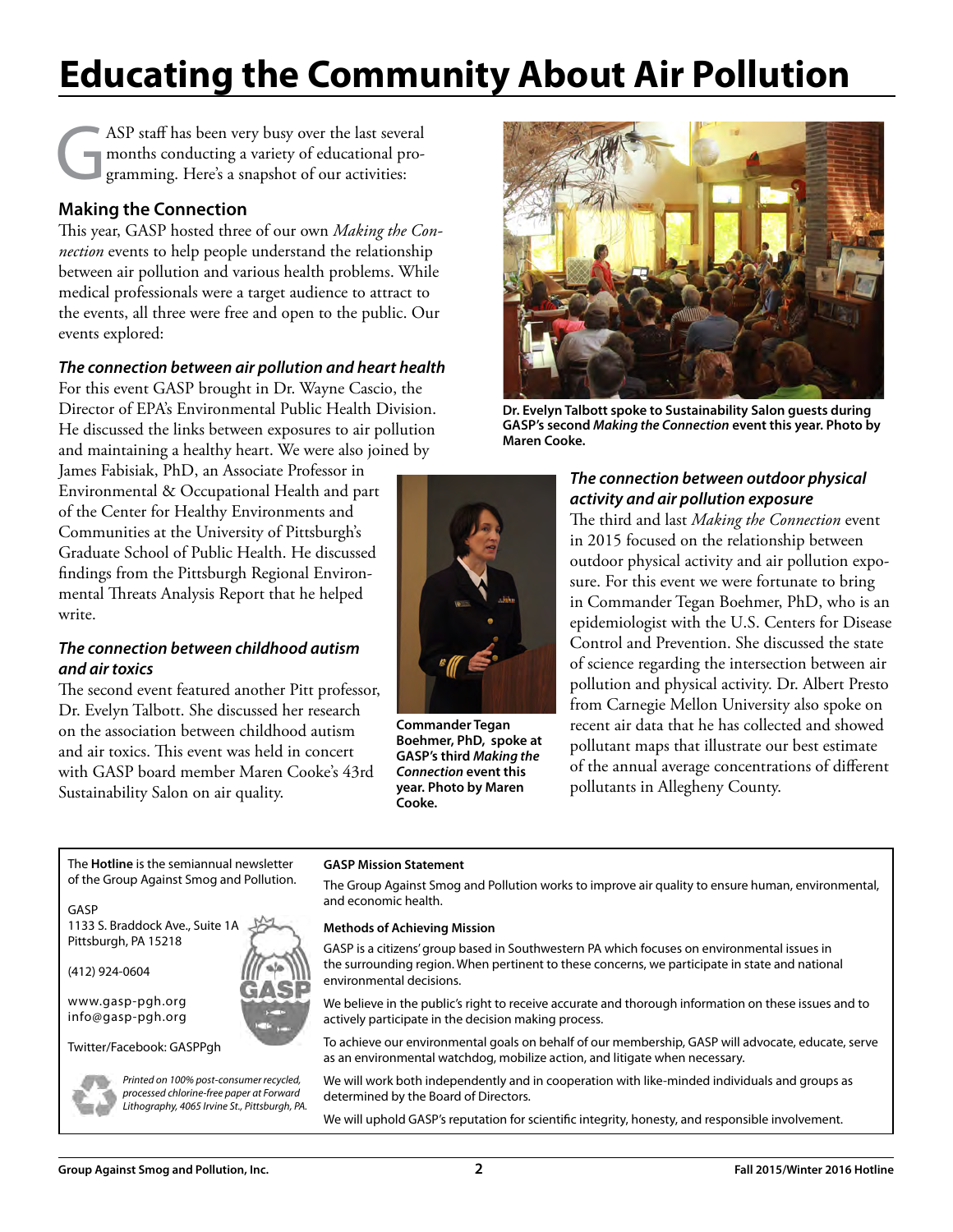You can find the power point presentations from these talks on the GASP website. More *Making the Connection* presentations are being planned for 2016 so be on the lookout for your invitation to these enlightening events.

We also partnered with several other institutions to support their educational efforts:

#### **Osher Lifelong Learning Institute**

GASP staff taught a course on regional air quality for the Osher Lifelong Learning Institute at the University of Pittsburgh. The five week course explored the sources of our air pollution, the health and environmental effects of this pollution, various projects that are working to combat air pollution, and what participants could do to get more involved. In addition to GASP staff, guest lecturers included Joel Tarr, Albert Presto, and Beatrice Dias from Carnegie Mellon University, and Phillip Johnson from the Heinz Endowments.

### **Green Workplace Challenge Air Quality Workshop**

Rachel Filippini (GASP Director) spoke during the "Latest Developments: Regional Air Quality Initiatives" session.

### **Community College of Allegheny County**

John Baillie (GASP attorney) and Jamin Bogi (GASP Policy



**Winchester Thurston students learned about air quality at the Carrie Furnace. Photo by Jessica Tedrow.**

and Outreach Director) spoke to an Honors Biology class at CCAC North on the topic of air quality in our region and how citizens can work for positive change in their communities.

### **University of Pittsburgh**

GASP staff spoke to Pitt students on "Air Issues and Policy."

#### **Heinz Summer Youth Philanthropy**

GASP staff informed young grantmakers on air issues and helped them identify potential areas that could use grant support.

### **Wilkinsburg School District**

GASP participated in the Sense of Place Learning After School Program with middle school students from Wilkinsburg School District. Students learned about lichens, regional air quality issues, and experimented with air monitors.

### **Winchester Thurston**

Jessica Tedrow (GASP Education and Events Coordinator) educated stu-

dents at Winchester Thurston School about air quality. The program included a field trip to the Carrie Furnace. This partnership continues throughout the school year as the students choose an air related topic to study/research.

 $\overline{\mathcal{A}}$ 

#### **Helping Local Schools Reduce Diesel Emissions continued from page 1**

particulate matter. Fine particles pose a significant health risk because they can pass through the nose and throat and lodge themselves in the lungs or pass into the bloodstream. These particles are linked to asthma attacks, heart attacks, cancer, stroke, diabetes, and reduced brain function. Children are especially vulnerable, as their bodies, including their respiratory systems and brains, are still developing and because they breathe at a faster rate than adults.

School bus idling contributes to our region's poor air quality and puts kids', drivers', and communities' health at

risk. The solution to the problem is so easy--simply turn off the engine. By ensuring regional school districts have the mandated signage up, it helps them to communicate clearly to school bus drivers that unnecessary idling isn't allowed and helps provide a healthier learning environment.

We still have more signs, so if your local school doesn't appear to have the proper signage up please let them know that free signs exist. They can email us at idling@gasp-pgh. org and let us know how many signs they would like to have.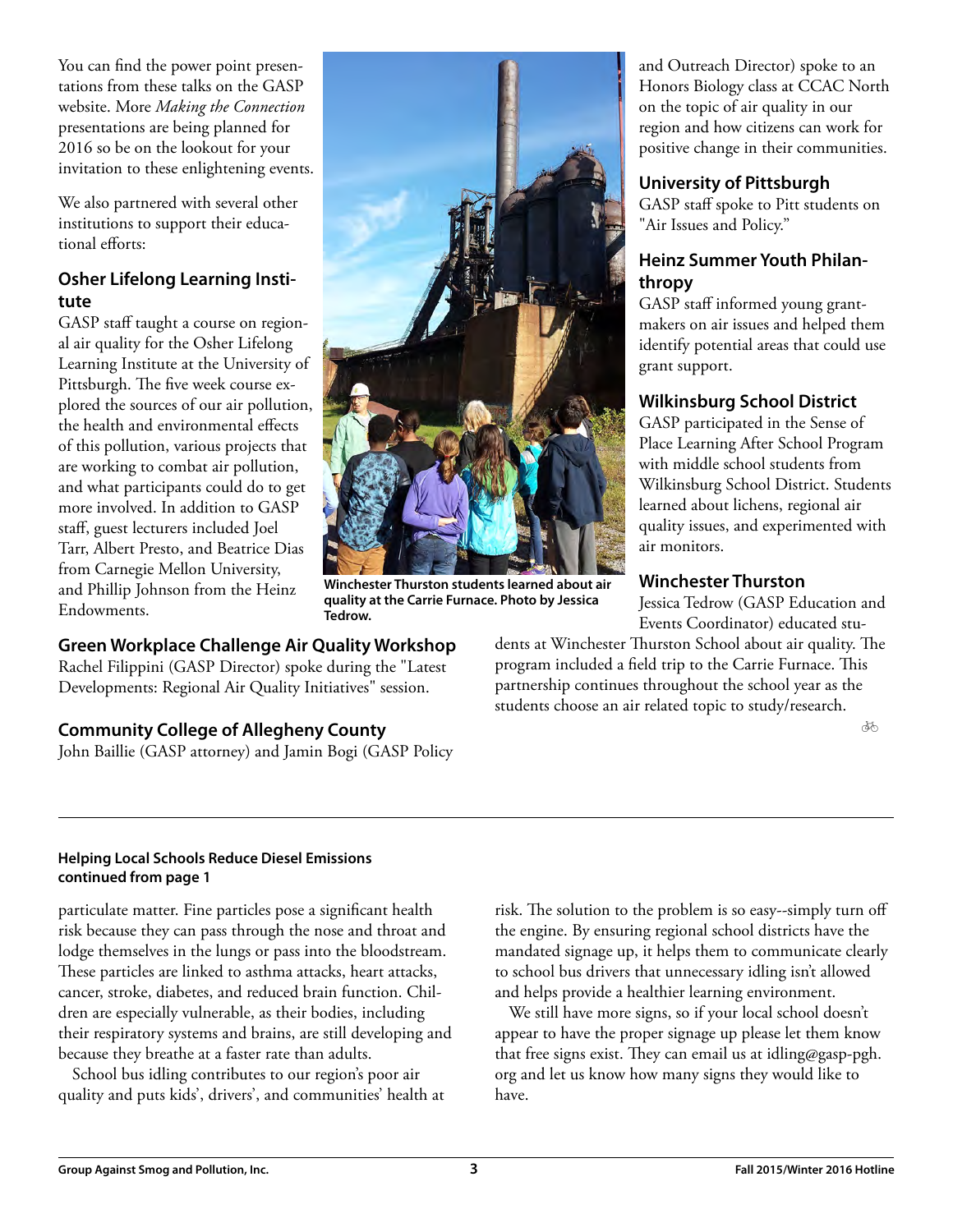## **The 2015 Clean Air Dash Was Scary Fun**

ASP's 3rd annual Clean Air Dash 5K was held on October 31 this year. Thanks to all of our Dashers, sponsors, and volunteers! Several hundred people—many in costume—from ages 8 to 72 (and lots of dogs too!) enjoyed the beautiful weather and scenic South Side Riverfront Trail on Halloween morning to run and walk for clean air.

Congrats to all finishers, and big applause to the top three:

- 1. Pierre Meunier, 17:38
- 2. Megan Tramaglini, 18:07
- 3. Mac Howison, 18:11

See all of the race times and more pictures on the GASP website at www.gasp-pgh.org.



**Photo by Native Tree Studios**



**Photo by Native Tree Studios**



**Photo by Jonathan Nadle**



**Photo by Native Tree Studios**



**Photo by Jonathan Nadle**



**Photo by Jonathan Nadle**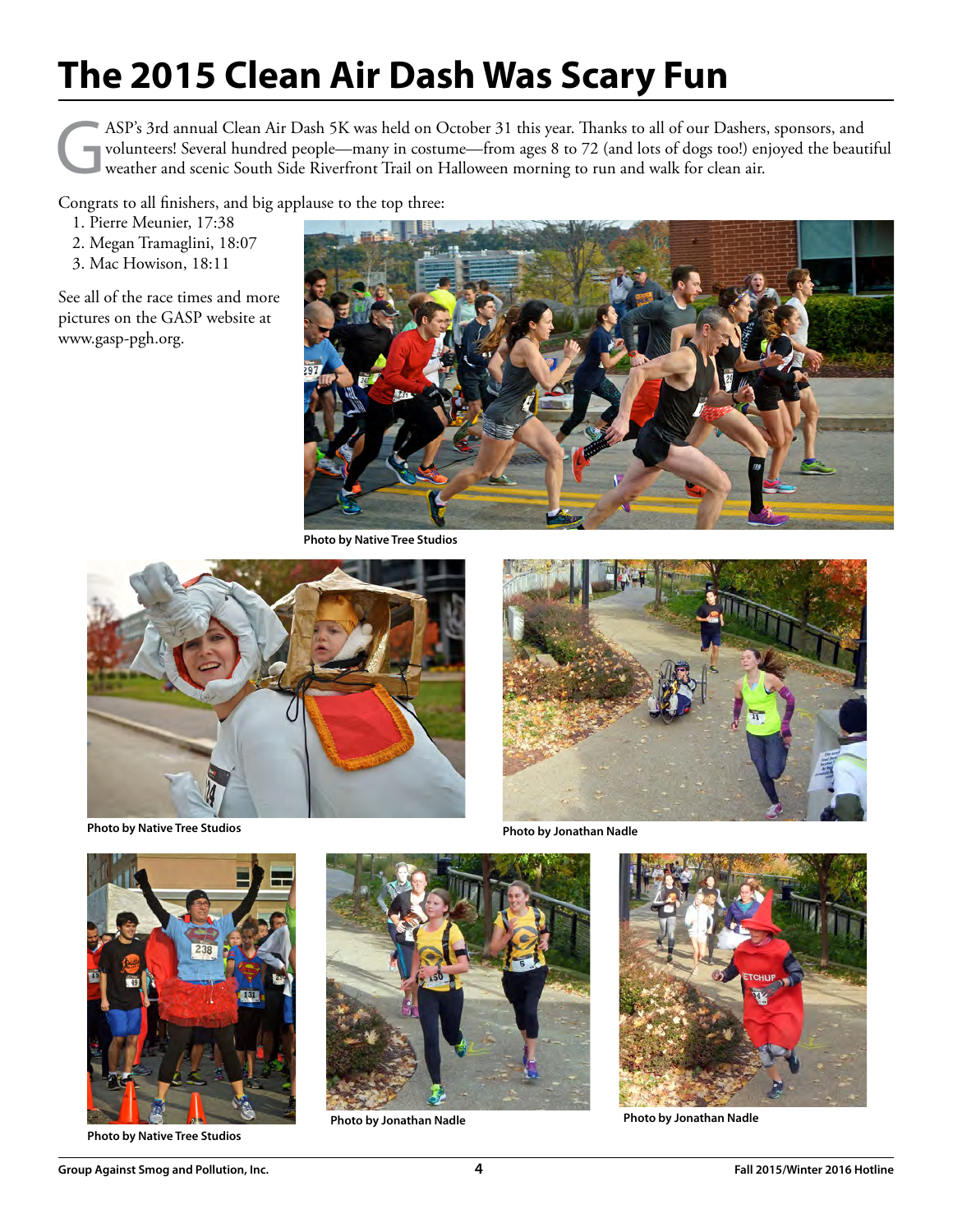### **THANKS to our Clean Air Dash Sponsors!**

| <b>North Wind (\$2500)</b>                                                                                                                                                                                                     | Jet Stream (\$1000)                                                                                                                                                                                                                                        |
|--------------------------------------------------------------------------------------------------------------------------------------------------------------------------------------------------------------------------------|------------------------------------------------------------------------------------------------------------------------------------------------------------------------------------------------------------------------------------------------------------|
| UNIVERSITY OF PITTSBURGH<br><b>BREATHE</b><br>OIVISION OF STUDENT AFFAIRS                                                                                                                                                      | <i><b>LEVIN</b></i><br><b>UPMC</b> Mercy                                                                                                                                                                                                                   |
| Pure Air Blast (\$500)                                                                                                                                                                                                         | Clean Breeze (\$250)                                                                                                                                                                                                                                       |
| HEALTH and WELLNESS<br><b>FOLINDATION</b><br><b>SOUTH HILLS</b><br>Physical Medicine<br><b>new balance</b><br>Pimburgh<br><b>CHOOSEPAW</b>                                                                                     | Allegheny<br>Millwork<br>RoadID<br><b>Moulding your life</b><br>Tfc Who I Am<br><b>CONSTRUCTION</b><br><b>Get Energy Smarter</b><br>Restoring the Past Building the Future                                                                                 |
| <b>Healthy Air Fan (\$100)</b>                                                                                                                                                                                                 | <b>Breath of Fresh Air (\$50)</b>                                                                                                                                                                                                                          |
| AS 1<br>MOMS<br>ERRA<br>clean air<br>'Ω<br>FORCE<br>:00D<br><b>FIGHTING FOR</b>                                                                                                                                                | The Andy Warhol Museum<br><b>BYS Yoga</b><br>Carnegie Museum of Art and Natural History<br>Carnegie Science Center<br><b>City Theatre Company</b>                                                                                                          |
| L.L.Bean<br><b>SIGN JCOME</b><br>assesianslns.com<br>814-946-4663<br><b>Tebacco</b><br><b>THREE RIVERS</b><br><b>Free</b><br><b>COMMUNITY FOUNDATION</b><br>HUMANE<br>Supporting Progressive Social Change<br>Allegheny<br>0<1 | Eat'n Park<br>Giant Eagle Market District: Shadyside<br><b>Mattress Factory</b><br>Phipps Conservatory and Botanical Gardens, Inc<br>Pittsburgh Steak Company<br>Pittsburgh Symphony Orchestra<br>Pittsburgh Zoo & Aquarium<br>The Library<br>Trader Joe's |

If you are interesting in sponsoring the Clean Air Dash next year, please contact Jessica at jessica@gasp-pgh.org.



After spending several years on Penn Ave. in Garfield, GASP has recently moved to a new office in the Regent Square part of town. Our phone number is the same. Here is our new address:

Group Against Smog and Pollution 1133 S. Braddock Ave., Suite 1A Pittsburgh, PA 15218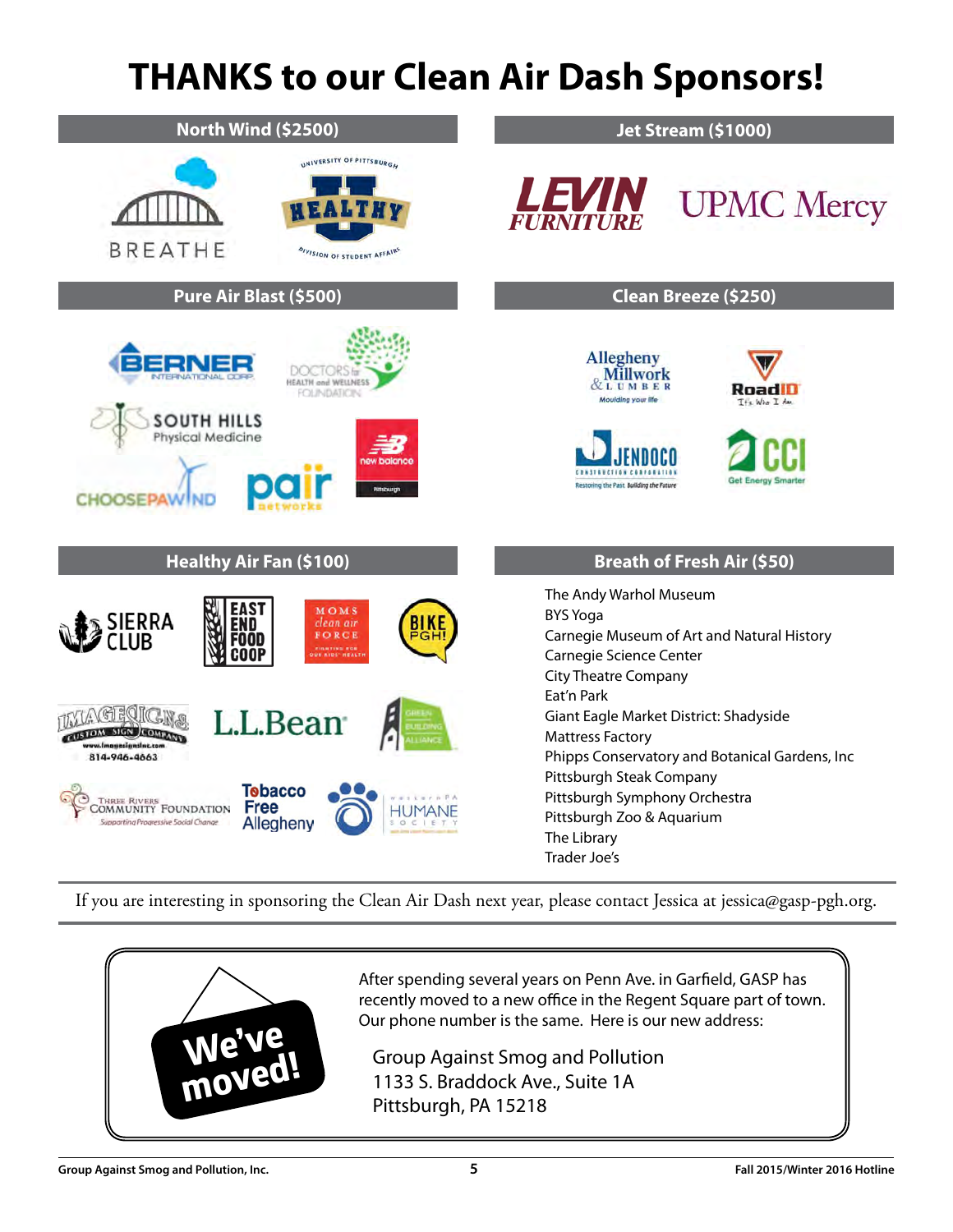### **Spotlight on a GASP Board Member**

For GASP's newest be<br>
joining GASP felt li<br>
Roger Day both join<br>
member) Maren Cooke. or GASP's newest board member, Abby Resnick, joining GASP felt like a family affair. She and husband Roger Day both joined via their friendship with (board

Abby is a retired biostatistician with over 35 years of experience in that field, as well as in project management. She has a BA from Brown University with honors in Applied Mathematics, as well as a MA in Mathematics (Statistics) from Boston University. She also did some course work at the Harvard T.H. Chan School of Public Health. Over the years, Abby has worked on public health issues including programs in tobacco cessation and education, substance abuse prevention and treatment, mental and behavioral health services, quality of life for the elderly, and organ donation education and promotion.

Abby says that public health issues have always interested her and, since her retirement, "I felt like I could continue to work in this area with GASP to help fulfill its mission of 'improving air quality to ensure human, environmental, and economic health.'" To that end, she testified last May at the regional EPA citizen's meeting in favor of their new rules to reduce carbon emissions from power plants. She shared her family's story and experience with the harmful and painful effects of living in an environment where air quality is often poor.

Most recently, Abby has pursued her interest in the connection between air quality and health by participating in GASP's event series "Making the Connection" (see page 2). She and Roger worked at the GASP booth at the annual Clean Air Dash, and they participate in GASP's membership committee.

Outside of GASP, Abby enjoys making music with the Tuesday Musical Club. Founded in 1889, this small nonprofit arts organization provides free daytime public concerts of classical and contemporary music, scholarships for music students and performance opportunities for members. Abby plays flute and piano; Roger is a tuba player. Abby also belongs to the Pittsburgh Flute Club and City Flutes, a flute choir that performed at Heinz Hall and Washington's Smithsonian Zoo within the past year.



Abby loves cooking, mostly vegetarian dishes. She runs about 40 miles a week, mostly indoors, but also in low pollution areas outdoors, and she does other exercises to stay healthy and happy. She and Roger enjoy extensive traveling now that they are retired and have the time to do so. Last year they visited New York City to take part in the 2014 People's Climate March.

Concern for matters environmental is a family affair for Abby. Her daughter is an environmental organizer, who recently took six months off to walk the entire Appalachian Trail. Her youngest son also works in defense of the environment. Her other son is an historian finishing his PhD and thesis in the early history of relationships with Native Americans.

When asked if she has any stories to share, Abby said that she and Roger met in the student photo ID line at Harvard: "However, the conversation we had was not about statistics, but about the love of music. A year later, for our first date we played flute and tuba duets and piano and tuba duets. Now in retirement, we are once again playing music together!" ðó

ക്ക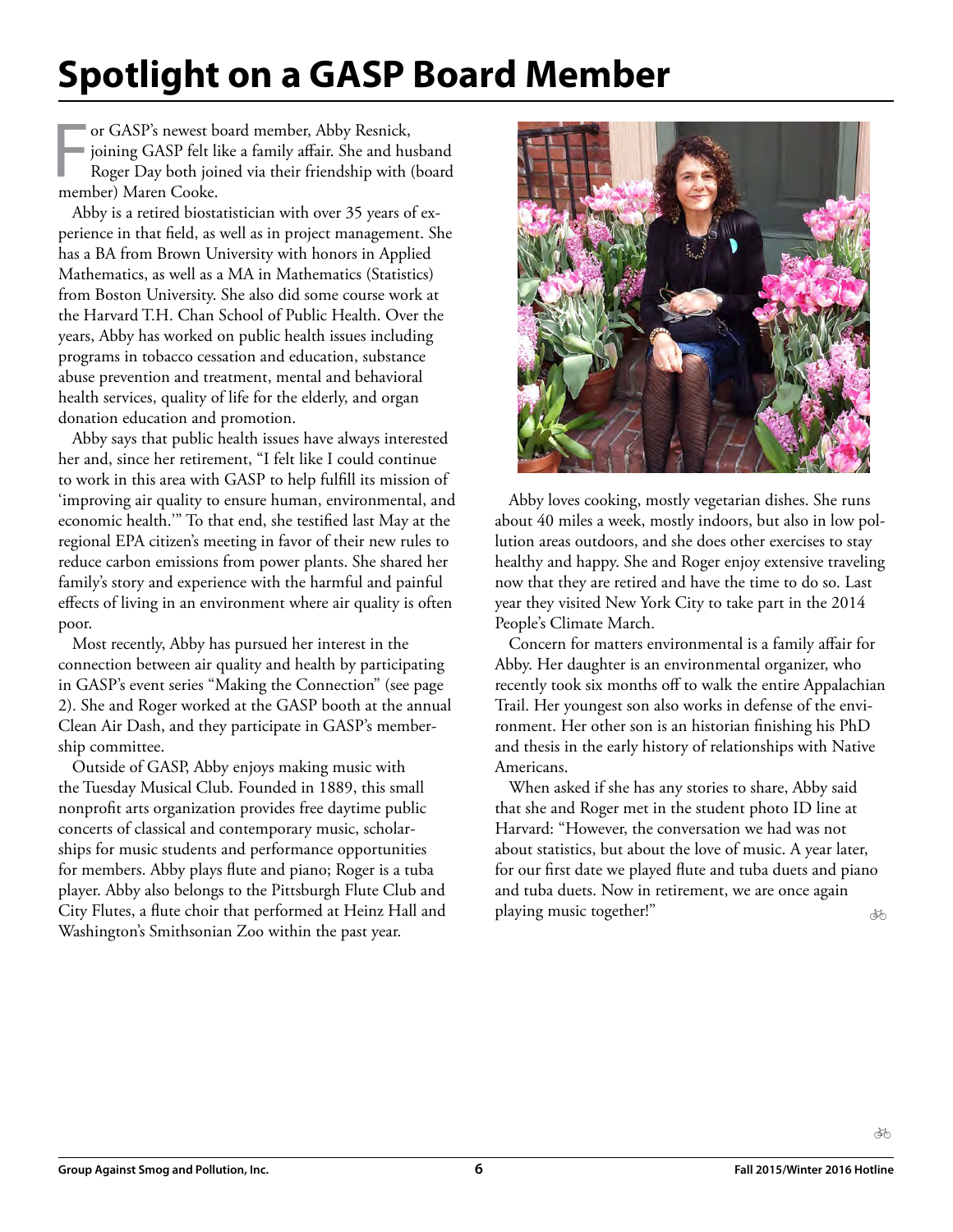## **On This Date in Pittsburgh Pollution History**

otable events in Pittsburgh's air pollution history between October and December:

#### **67 years ago**

October 1948: Donora, PA was the site of the first recorded air pollution disaster in the United States (and it remains the single worst air pollution event in U.S. history). Twenty-two people died and thousands more were sickened after sulfur dioxide emissions descended in the form of smog, made worse by a temperature inversion that trapped the sulfuric poison in the valley of the town.

#### **52 years ago**

December 1963: The original Clear Air Act passed, which established funding for the study and the cleanup of air pollution. But there was no comprehensive federal response to address air pollution until Congress passed a much stronger Clean Air Act in 1970.

#### **50 years ago**

October 20, 1965: The Motor Vehicle Air Pollution Control Act set the first federal automobile emission standards.

#### **46 years ago**

October 1969: GASP was founded by Michelle Madoff.

#### **GASP Reaches Settlement Agreement with DEP & Tenaska continued from page 1**

provided to DEP was improperly treated as confidential and excluded from the public record. These omissions were not mere procedural errors: the omitted information is necessary to determine whether the facility emissions calculations are accurate and thus whether the facility would satisfy the requirements of the federal Clean Air Act and the Pennsylvania Air Pollution Control Act. Further, failure to include this information in the publicly available permit record deprives the public of its right to participate meaningfully in the permitting process.

Over the summer, GASP, Tenaska, and DEP discussed the issues we raised in our appeal, and Tenaska and DEP agreed to place additional information in the public record to address the omissions. Our hope is that as a result of our efforts, DEP will do more to ensure that application completeness and public participation requirements are satisfied in future permitting actions.

Visit www.gasp-pgh.org to read GASP's comments and notice of appeal on Tenaska Westmoreland Generating Station Air Quality Plan Approval. ðĀ

#### **45 years ago**

December 2, 1970: The United States Environmental Protection Agency (EPA) was established.

#### **40 years ago**

November 1975: Clairton, PA was the site of the worst smog episode in Allegheny County, when high levels of airborne particles and pollutants from U.S. Steel's Clairton Coke Works and other industrial sites were trapped by an atmospheric inversion.

ðÓ November 1975: The world's first use of a mobile air monitor began when five EPA scientists used a spirometer to measure the air capacity of the lungs of 200 school children during the pollution inversion.

|                      | <b>Join GASP Today!</b>                                                                                                                                                                                                        |                                                |
|----------------------|--------------------------------------------------------------------------------------------------------------------------------------------------------------------------------------------------------------------------------|------------------------------------------------|
|                      | $\Box$ \$40 Grassroots Supporters<br>(\$15 low income/student rate)                                                                                                                                                            | Call GASP at (412) 924-<br>0604 to learn about |
| $\Box$ \$60          | <b>Grassroots Contributors</b>                                                                                                                                                                                                 | automatic monthly<br>giving, deducted          |
|                      | S100 Grassroots Patrons                                                                                                                                                                                                        | directly from your<br>checking account or      |
| \$250                | Clean Air Defenders                                                                                                                                                                                                            | charged to your credit                         |
| $\overline{1}$ \$500 | <b>Clean Air Protectors</b>                                                                                                                                                                                                    | card. An easy, hassle-<br>free way to support  |
| $\Box$ \$_____Other  |                                                                                                                                                                                                                                | GASP all year round!                           |
|                      | Name and the contract of the contract of the contract of the contract of the contract of the contract of the contract of the contract of the contract of the contract of the contract of the contract of the contract of the c |                                                |
|                      |                                                                                                                                                                                                                                |                                                |
|                      |                                                                                                                                                                                                                                |                                                |
|                      | E-mail and the contract of the contract of the contract of the contract of the contract of the contract of the                                                                                                                 |                                                |
|                      | □ Check □ Visa □ Mastercard □ American Express                                                                                                                                                                                 |                                                |
|                      | $Card # \_$                                                                                                                                                                                                                    |                                                |
|                      |                                                                                                                                                                                                                                |                                                |
|                      | Amount \$ _______________________                                                                                                                                                                                              |                                                |
|                      | Signature ____________________                                                                                                                                                                                                 |                                                |

All contributions are tax-deductible to the extent allowed by law. Group Against Smog and Pollution, Inc. is a 501(c)(3) nonprofit organization. The official registration and financial information of GASP may be obtained from the Department of State by calling -800-732-0999. Registration does not imply endorsement.